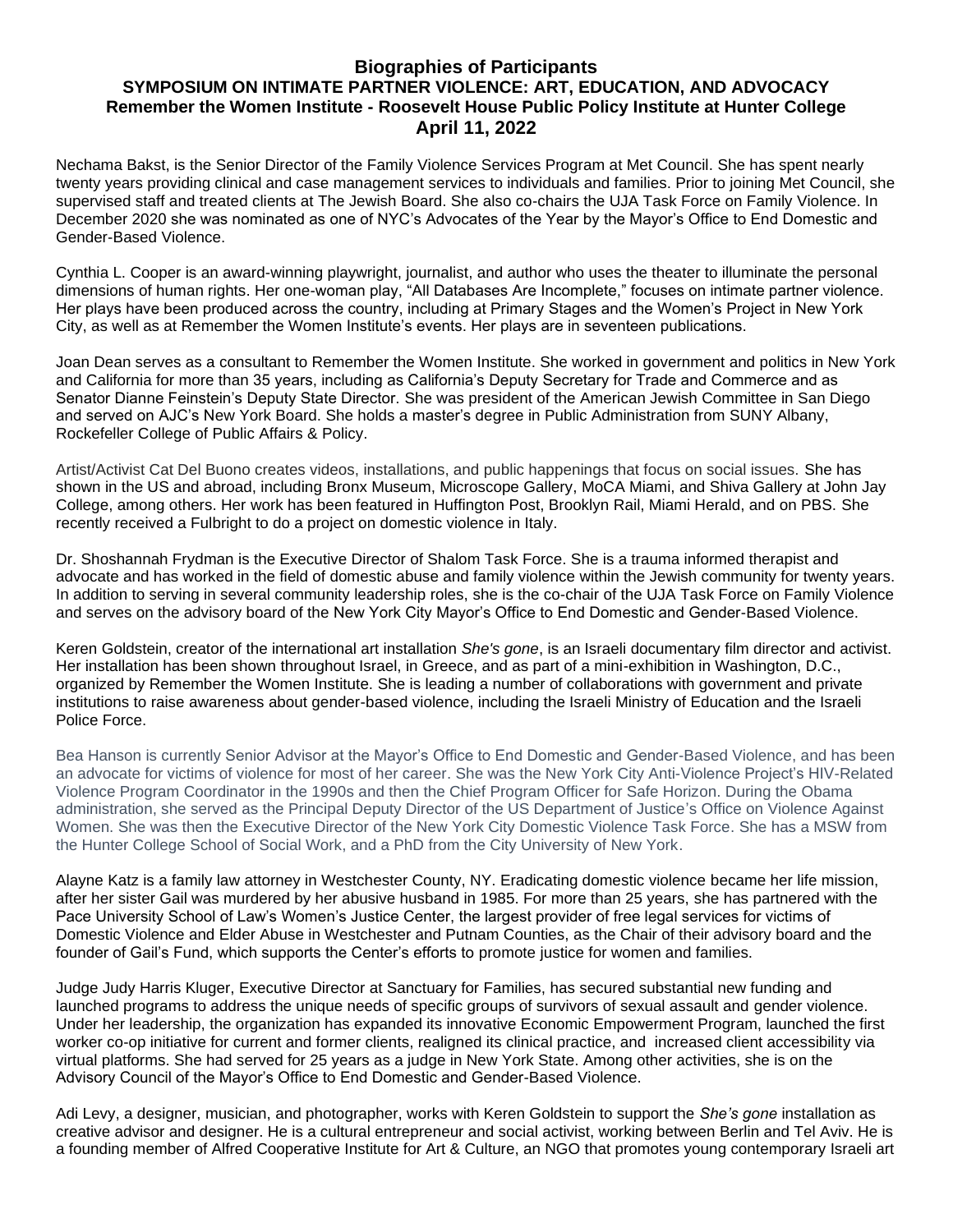and artists, and co-founder of the Artist-Run Alliance, an online platform supporting and empowering artist-run initiatives worldwide.

Representative Carolyn B. Maloney is Chair of the House Committee on Oversight and Government Reform. She is the Chief House Sponsor of the Equal Rights Amendment and a major proponent of the Violence Against Women Reauthorization Act, which was recently signed into law. First elected to Congress in 1992, her accomplishments include authoring the Debbie Smith Act, which increases funding for law enforcement to process DNA rape kits. She has authored and helped pass legislation that targets sex trafficking and is co-chair of the Congressional Caucus on Human Trafficking.

Theresa Mapes founded and is president of Sissy's Angels, a non-profit organization dedicated to helping to end domestic violence and to supporting anyone who is abused. She is the mother of domestic violence victim Simeonette (Sissy) Mapes, a Staten Island teacher who was murdered by her husband in 2012. The organization has presented educational programs for schools and the New York City Police Department.

Jessica Neuwirth, the Rita E. Hauser Director of the Human Rights Program at Roosevelt House, is an international women's rights lawyer and activist. She is one of the founders of Equality Now, an international women's rights organization, and the founder and Director of Donor Direct Action, which supports women's rights organizations around the world. She is also a founder and Co-President of the new ERA Coalition, mobilizing to get the Equal Rights Amendment into the United States Constitution. She is the author of *Equal Means Equal, Why the Time for the Era is Now*.

Lisa Pelikan, who portrays a victim of domestic violence in "All Databases Are Incomplete," is an award-winning actor who has appeared on stage in New York and Los Angeles, and in television and feature films throughout her accomplished career. Her performance in this play was featured at Remember the Women Institute's exhibition on intimate partner violence at the Strongin Collection, Washington, D.C., in December 2021.

Rosemonde Pierre-Louis, a public sector leader known for driving social and economic change, serves as Chief Operating Officer at the McSilver Institute for Poverty Policy and Research at New York University. From 2014-2016, she served as Commissioner of the NYC Mayor's Office to Combat Domestic Violence. An attorney by profession, she also served as Manhattan Deputy Borough President from 2006-2013 and taught for six years as an adjunct professor at Fordham University School of Law. She is also the host of season two of the podcast Black Men and Boys: Changing The Narrative.

Marjorie Puyol is a motivational speaker, life coach, mentor, leader, and entrepreneur. She is currently working toward earning her doctorate in organizational leadership. She has dedicated her life to encouraging and helping others to learn the tools necessary to make positive lifestyle transitions. As a survivor who has experienced intimate partner violence, she is determined to stand strong and support others who have experienced violence to take back their lives and regain their power.

Aryn Quinn is the founder of the nonprofit WeCare and a leader in using education to prevent abuse. She is also the creator of the globally presented That's Not Ok workshop, the S.A.I.L.S. model for dismantling systemic abuse, and Share The Eight: the fundamental warning signs translated into multiple languages. Her forthcoming book, *Dying For Love*, is the synthesis of her personal life story and career, combining research, testimonials, professional experience, and life lessons to shine a light on abuse.

Dr. Alana Morgan Ramjit is a postdoctoral researcher and Computing Innovation Fellow at the [Clinic to End Tech Abuse](https://www.ceta.tech.cornell.edu/) (CETA) at Cornell Tech, where she is exploring strategies to expand trauma-informed interventions of tech abuse in various contexts that include intimate partner violence. She received her PhD in Computer Science from UCLA in 2020. She has also worked as a survivor advocate and consent educator with Columbia University's Rape Crisis and Anti-Sexual Violence Center, as well as RAINN, The Rape, Abuse & Incest National Network.

Dr. Rochelle G. Saidel is the founding executive director of Remember the Women Institute, which for 25 years has been integrating women's stories into history through research, publications, events, and exhibitions. Her focuses are women during the Holocaust and violence against women. She is the author or editor of eight books and the curator/coordinator of art and history exhibitions, most with a focus on women during the Holocaust.

Lily Sanders is an award-winning author and domestic violence expert who specializes in helping young adults learn how to identify the disguises behind domestic violence. She is also a survivor with a powerful story. Her mission is to help break the mold for positive generational change. Lily is the author of "Truth To Triumph" and an expert on intimate partner violence. She has been consecutively named one of the Top Ten Coaching Experts in NYC and featured in various media.